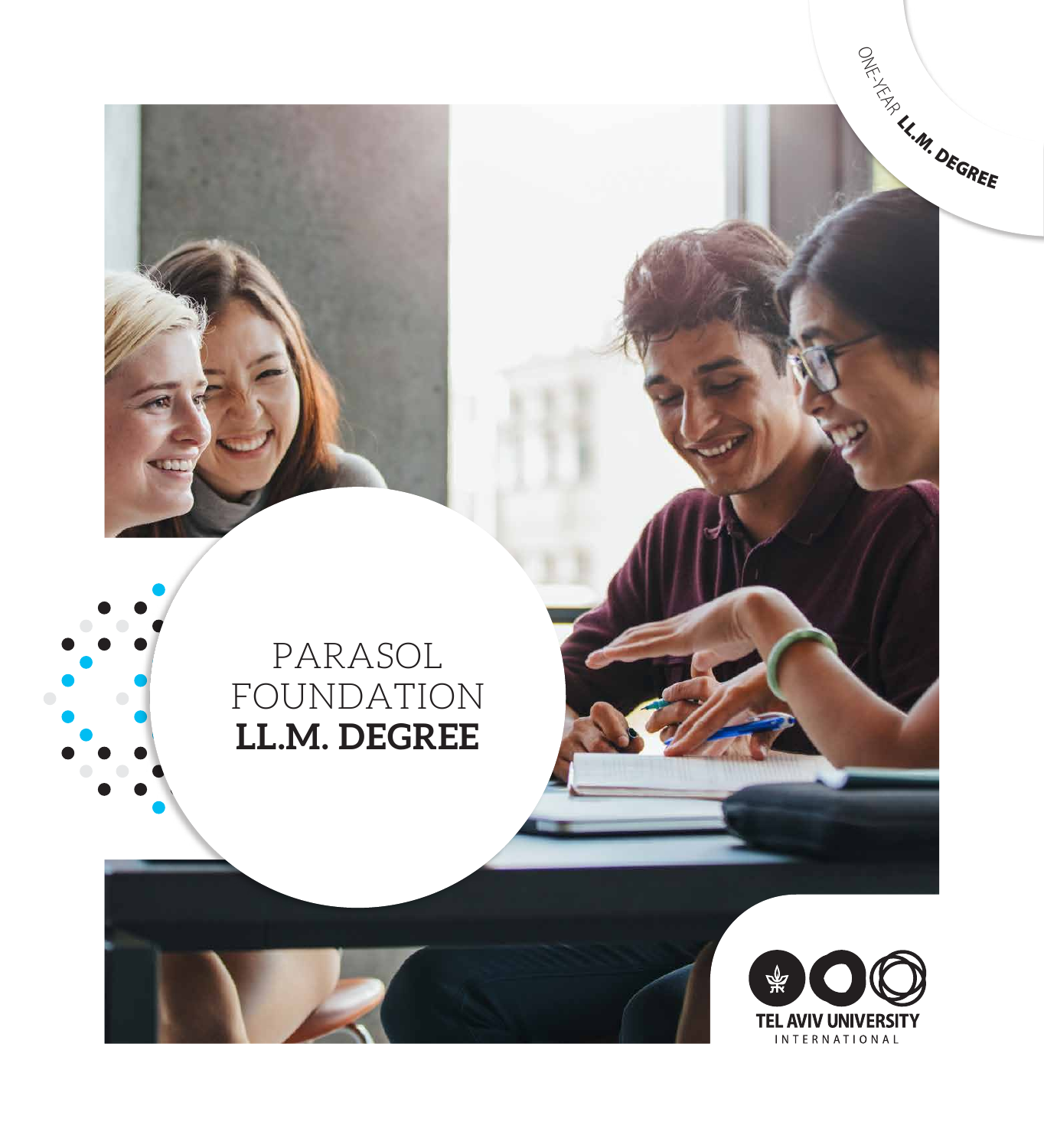# **PROGRAM** OVERVIEW

The Parasol Foundation International LL.M. program at Tel Aviv University is a one year program that attracts outstanding law students to study and collaborate with Israel's elite legal academia, students and legal professionals. Through a wide range of classes taught by world-renowned professors, international students have the opportunity to study for their advanced academic law degree at Israel's leading law faculty.

#### **Students may follow a general track or may choose to specialize in:**

- Law and Technology
- Business and Law
- International Law and Human Rights
- Rigorous academic curriculum based on innovative approaches to legal theory that provides students with insights for legal practice and analytic skills for advanced academic research.
- More than 50 classes, seminars and workshops, which explore contemporary challenges to law that stem from processes of globalization technological innovation and entrepreneurial dynamism, both local and global.
- Wide range of electives allowing each student to adapt the program to their interests.

Please visit our website for more information.

## **PROGRAM** HIGHTS

**Glocal Legal Practice** – Experience a local Tel Aviv law firm for academic credit, building your resume and providing you with valuable legal experience.

**Thesis** – Optional thesis year is available for those considering a Ph.D.

**Leading Professionals** – Classes are taught by TAU professors as well as visiting professors from all over the world who are true experts that share their experience and provide networking opportunities.

**Field excursion** – Take advantage of site visits, organized trips, and special events catered to the law ecosystems of Israel.

**Substantial fellowships** – Promising candidates will be offered scholarships according to needs and academic qualifications, and in order to promote diversity.

# **CAREER** OPPORTUNITIES

The LL.M. program is a great way to build a network of professors and professionals who can help you find work if you prove to be a great student, and is a great line for your CV – studying an advanced law degree at Israel's top law faculty will put your CV at the top of the pile when job opportunities arise…We've heard this from many attorneys, especially since they themselves are alumni of the faculty.

## **ADMISSION** REQUIREMENTS

Students **must have a previous law degree (LL.B., J.D., LL.L. or LL.M.) with a GPA of at least 3.0 on a 4.0 scale.**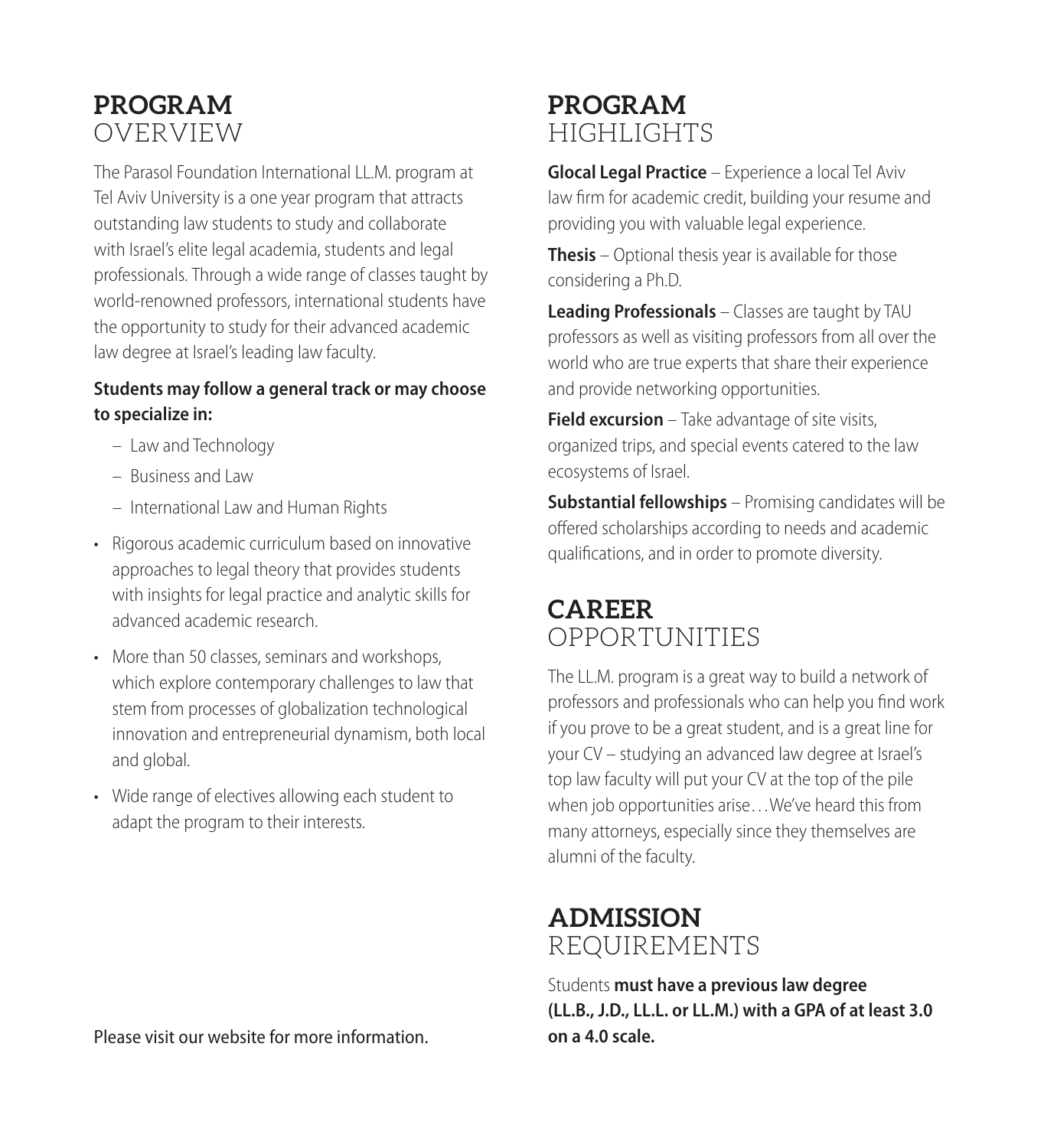### **PARASOL FOUNDATION INTERNATIONAL LL.M.**  AT A GLANCE

**A One-Year Intensive Degree**  taught in English

### **Program Duration**

3 consecutive semesters (September – July)

#### **Tuition: \$21,000**

(various scholarships available)

#### **Cohort Size**

The program accepts up to 35 students per academic year

# **TEL AVIV UNIVERSITY**

AT A GLANCE

**# 1**

Choice Among Israeli Students

#### **# 8**

Of the Top 10 Universities Producing VC-Backed Entrepreneurs

# **#19**

Faculty Citation Impact

#### **# 8**

In World for Graduate-Established "Unicorn" Companies Worth \$1B

#### **100**

Top 100 Innovation University

### **#25**

2020 Asia University Rankings (Times Higher Education)



**WHAT OUR STUDENTS HAVE TO SAY...**

*The program itself is diversified, with classmates from all over the world. The discussions are likewise very international, with everyone voicing their opinion about what it is like in their country in comparison with the state of affairs in Israel. The faculty is amazing and I enjoyed the discussions with them and learned a lot in the process. In fact, it is not only a legal program, but also a window onto Israeli culture and society.* 

*Yue Gao, China* Class of 2016

*I really valued the intellectual rigor of the class discussions in the faculty seminars and workshops. Having the opportunity to discuss issues of contemporary significance while reviewing cutting-edge research with Israeli and international scholars at the masters and doctoral level was something new for me. I learned how to engage directly with scholars and provide constructive feedback in real time.*

*Sarah B.G., Canada* Class of 2014